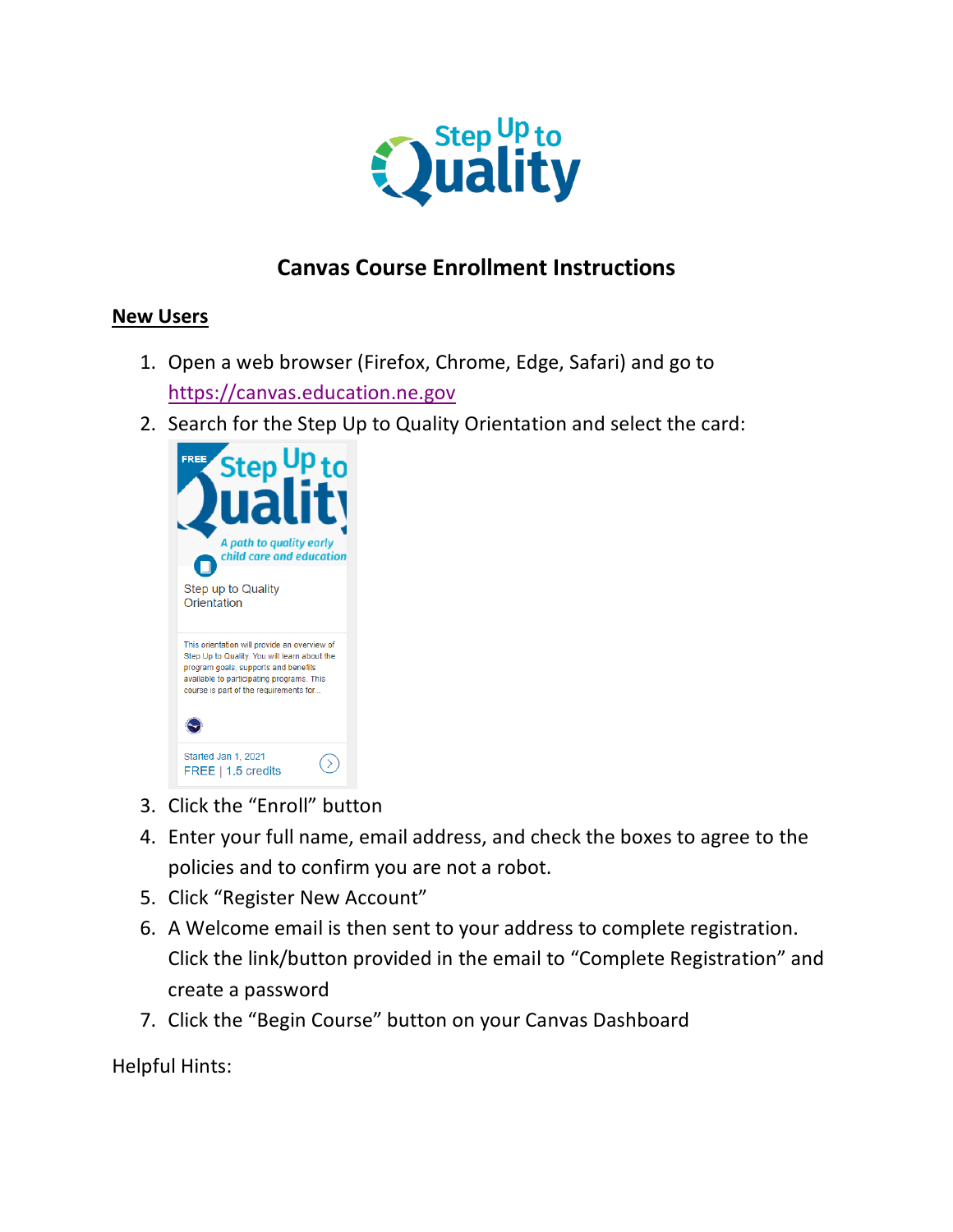• If you were previously enrolled, you may access your Dashboard by clicking the drop-down arrow next to your name:



• If prompted to choose a district, please select "Nebraska Department of Education".

## **Existing Canvas Users**

- 1. Open a web browser (Firefox, Chrome, Edge, Safari) and go to [https://canvas.education.ne.gov](https://canvas.education.ne.gov/)
- 2. Search for the Step Up to Quality Orientation and select the card:



3. Click the "Enroll" button